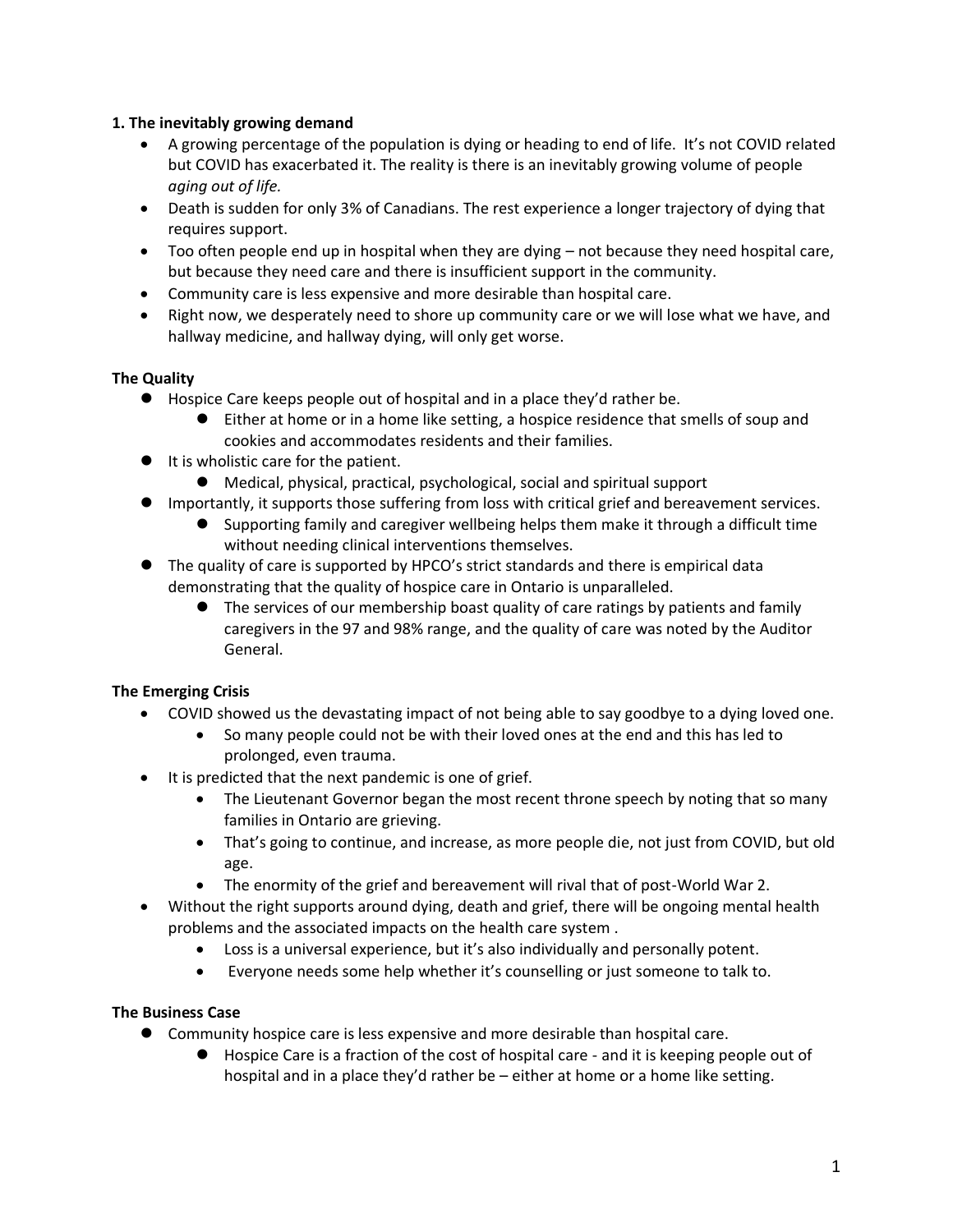- ⚫ *A hospice bed costs about one third the cost of a hospital bed. Volunteer home hospice services cost about \$80 a day. On average, 50% of hospice costs are covered by community donations.*
- Right now, we desperately need to shore up community care or we will lose what we have, and hallway medicine, and hallway dying, will only get worse.

### **The Bottom Line**

- We need hospices to be better supported. If not we risk losing these vital resources, which are so highly valued by communities that local donors have in the past provided, on average, half or more of a hospice's operating budget, and a great deal of capital support to build them.
- However, the costs are going up and local donors can't keep up.
- Quite simply, we need better funding formulas for our community hospice services now, or there will be nowhere for people to die, and die badly, but on gurneys in hospital hallways and ERs, and nowhere for families to say a proper goodbye.

# **The Three Key Asks**

## **1. Clinical Costs**

- o **We are asking the Government to fund 100% of clinical costs.**
- $\circ$  The amount of Government funding provided has proportionately diminished over the years.
	- $\circ$  Costs have increased since 2016 (the last increase in base funding) in part due to COVID, in part due to HHR cost increases and because there's been no funding increase since 2016
	- $\circ$  The one time funding last year took many hospices out of deficit and out of crisis.
- $\circ$  Costs are going up and there are many other medical and clinical costs integral to care delivery that are not covered.
	- $\circ$  Right now Government restricts the use of funding to Nursing and PSWs costs, which are going up.
	- o There are also other costs like patient care supplies, medical director costs, psychosocial care, and IPAC cleaning and equipment.
- $\circ$  These clinical costs would be covered if patients were in hospital and at three times the cost of care in a hospice.

#### *ASK - \$43.2M investment 2022/23 up to \$55.8M by 2025/26*

#### **SYSTEM SAVINGS**

**With these investments the Government will care for 9000 patients a year in hospice, which would cost \$200M more in hospital**

#### *- SYSTEM SAVINGS OF \$200M a year AND \$2B over 10 years*

|                                                           | Cost of care<br>in Hospital | <b>Cost of Care</b><br>in Hospice | System<br><b>Savings</b> |
|-----------------------------------------------------------|-----------------------------|-----------------------------------|--------------------------|
| By 2025/26 - 645 Hospice Beds<br>(491 Existing and 154 in |                             |                                   |                          |
| Development)                                              | \$324,645,600               | \$145,376,038 \$199,559,912       |                          |